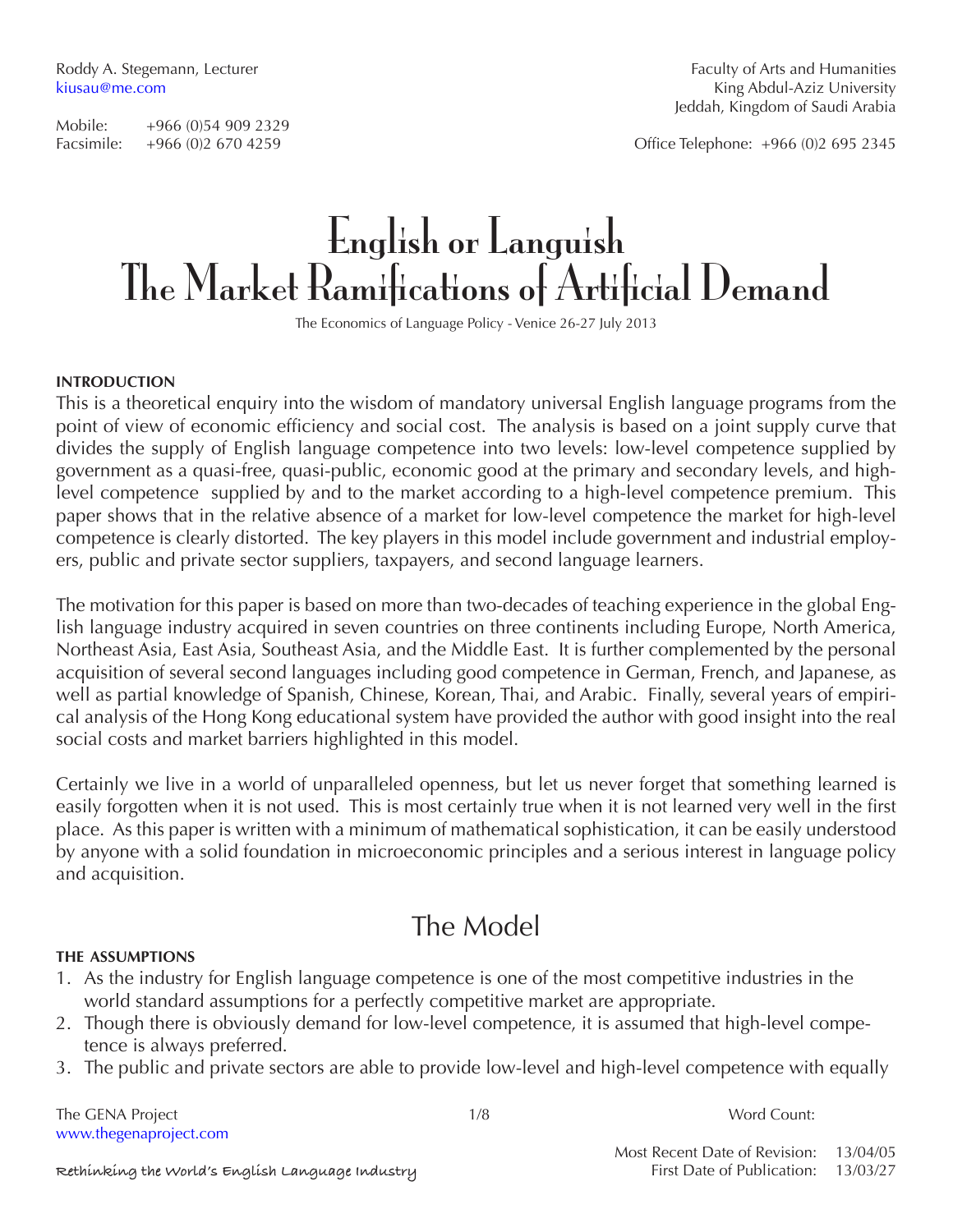Roddy A. Stegemann, Lecturer Faculty of Arts and Humanities kiusau@me.com **King Abdul-Aziz University** Jeddah, Kingdom of Saudi Arabia

Facsimile: +966 (0)2 670 4259 Office Telephone: +966 (0)2 695 2345

good efficiency. This is a simplifying assumption that is at least plausible, when low- and high-level language competence are supplied in the absence of the universal language requirement.

4. Under the popular assumption that the English language is necessary for all residents, it is assumed that the market for high-level competence only stops when all citizens have high-level competence. Though this assumption is not crucial, it is convenient, because it allows us to draw the demand curve for high level competence in such a way that it crosses the X-axis at that point where the number of highly competent individuals includes the entire population.

### **the supply of language competence**

The language industry differs from most other retail industries insofar as the consumer of the produced commodity often participates in the production and distribution of the final product. In effect, both study and mandatory schooling require sacrifice on the part of the learner that cannot be ignored when seeking to understand the true cost of second language acquisition. This model takes into consideration these additional, but too often ignored costs.

### Diminishing Returns to Scale

Though one may be inclined to assume economies of scale in the supply of English language training, such an assumption would ignore the opportunity cost to the individual learner and the very competitive nature of the second-language industry. Several important points can be made in this regard.

*Near Native and Native Speaking Talent* - Language is best acquired through use among people who have already acquired it. In most countries there is a dearth of native or near-native language talent relative to the perceived need. This talent is expensive as it often necessitates that a person abandon his or her native social and biological environment and live as an alien in a foreign environment for a prolonged period. As a result, this talent tends to be spread thinly over a large number of second-language learners, and the competition among students for exposure to this talent necessarily increases with increasing student number.

*Large Classrooms* - In an effort to control costs many public schools limit the number of teachers and maximize the number of students per classroom. Although this strategy can work in the acquisition of certain passive language skills, it is very unlikely to result in the acquisition of very good active skills. In effect, the cost of acquisition to all students rises with each additional student, as each student struggles harder to obtain the same active exposure that he could have obtained more easily with fewer classmates.

*Private Sector Training* - In the private sector there are only so many students that can occupy a given space, and it is necessary to keep one's classrooms full in order to cover one's fixed operational costs. To this end a variety of different instructional programs, learning materials, teaching techniques, and promotional activities are required. These programs, materials, techniques, and activities must be continually upgraded to attract the best motivated students and obtain the parental and governmental funding necessary to educate the less-motivated students. As more schools enter into the industry, the number of

The GENA Project 2/8 Word Count: www.thegenaproject.com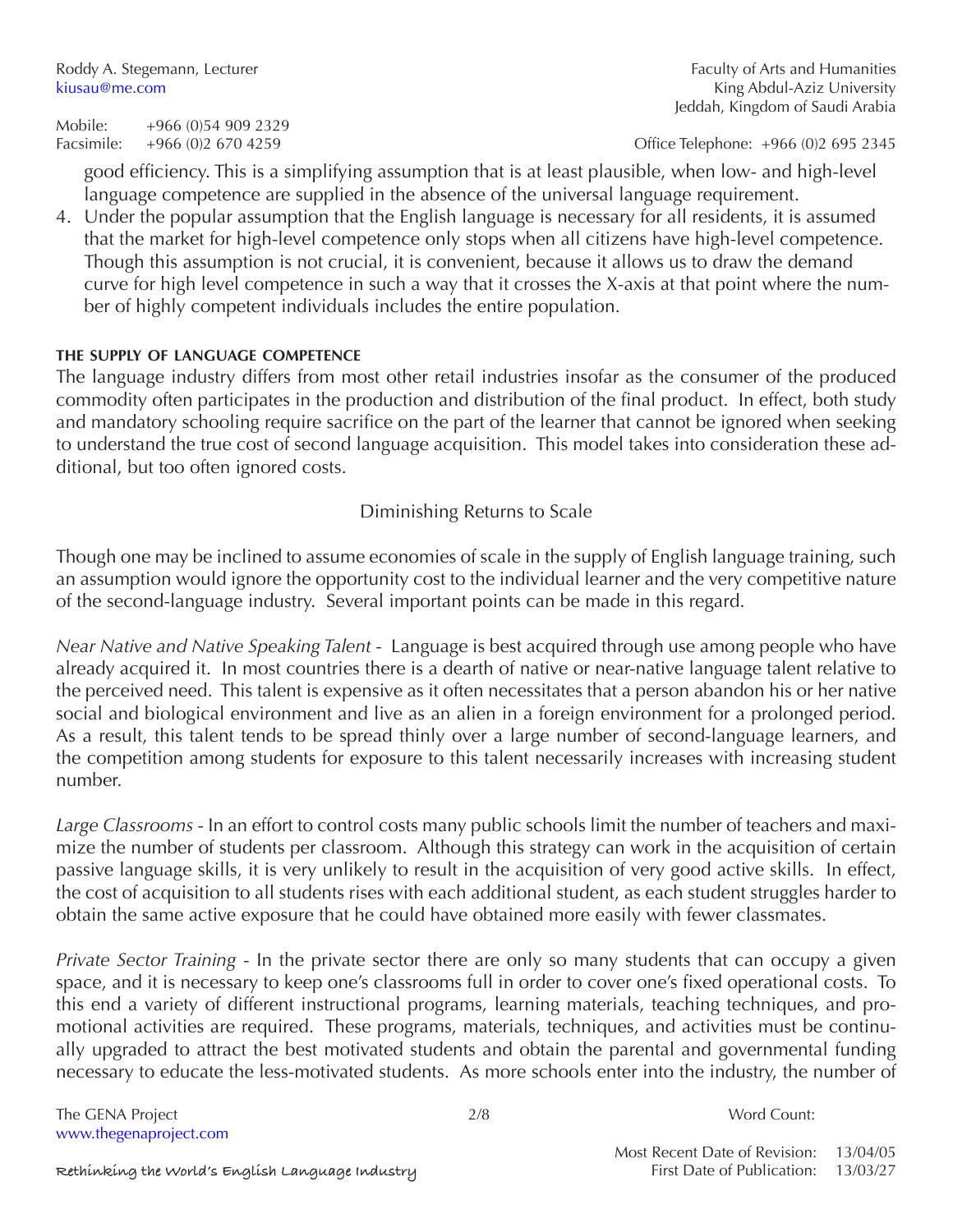Facsimile: +966 (0)2 670 4259 Office Telephone: +966 (0)2 695 2345

resources devoted to accomplishing these tasks increases and scarcity ensues.

*Homework and Study* - Learning a second language often requires significant drilling, memorization, and stamina. Furthermore, there is only so much time and effort that one can put into the mastery of any subject before other interests that bring greater personal utility intrude. This aspect of diminishing returns applies both to the language enthusiast and to the student who learns the language merely to advance through the system. This latter effort is made doubly difficult to muster, when one can find little or no readily apparent use of the target language.

*Relative Absence of Synergistic Externalities* - Because few students of the English language have an opportunity to utilize their classroom training outside of class, there are few positive external economies associated with second language learning. Most students cannot simply strike up a conversation with one's neighbor in his or her target language. Moreover, it is either difficult or expensive to find someone who can readily proofread what one has written. The internet is certainly available to most, if not everyone, depending on where one lives, but like all learning it must compete with a myriad of other interests that the internet can more easily satisfy in one's native language.

High and Low Level Competence

For the purpose of simplification and better understanding only two levels of English language competence are considered --high and low.

*High Level Competence*  $(S_hS_h)$  corresponds to that of a native or near native speaker. The speaker can be specially trained in a particular area of the language and/or have good familiarity across a broad range of topics. The speaker's writing and speaking ability are in good balance, and the speaker demonstrates competence in more formal written and oral presentation.

Low-Level Competence  $(S_1S_1)$  corresponds to someone who is barely able to offer very useful help to a lost tourist and can feel challenged when asked to explain the meaning of what is written on the back of his or her t-shirt or pant-leg.



Figure 1. The Supply Curves

In any one school there are likely more teachers who

can teach low-level competence than there are teachers who actually teach it. As a result when a school is faced with increasing enrolment, it can shift teachers away from less essential courses into the required core courses.

The GENA Project and the set of the set of the set of the SENA Project and the SENA Project and the SENA Project www.thegenaproject.com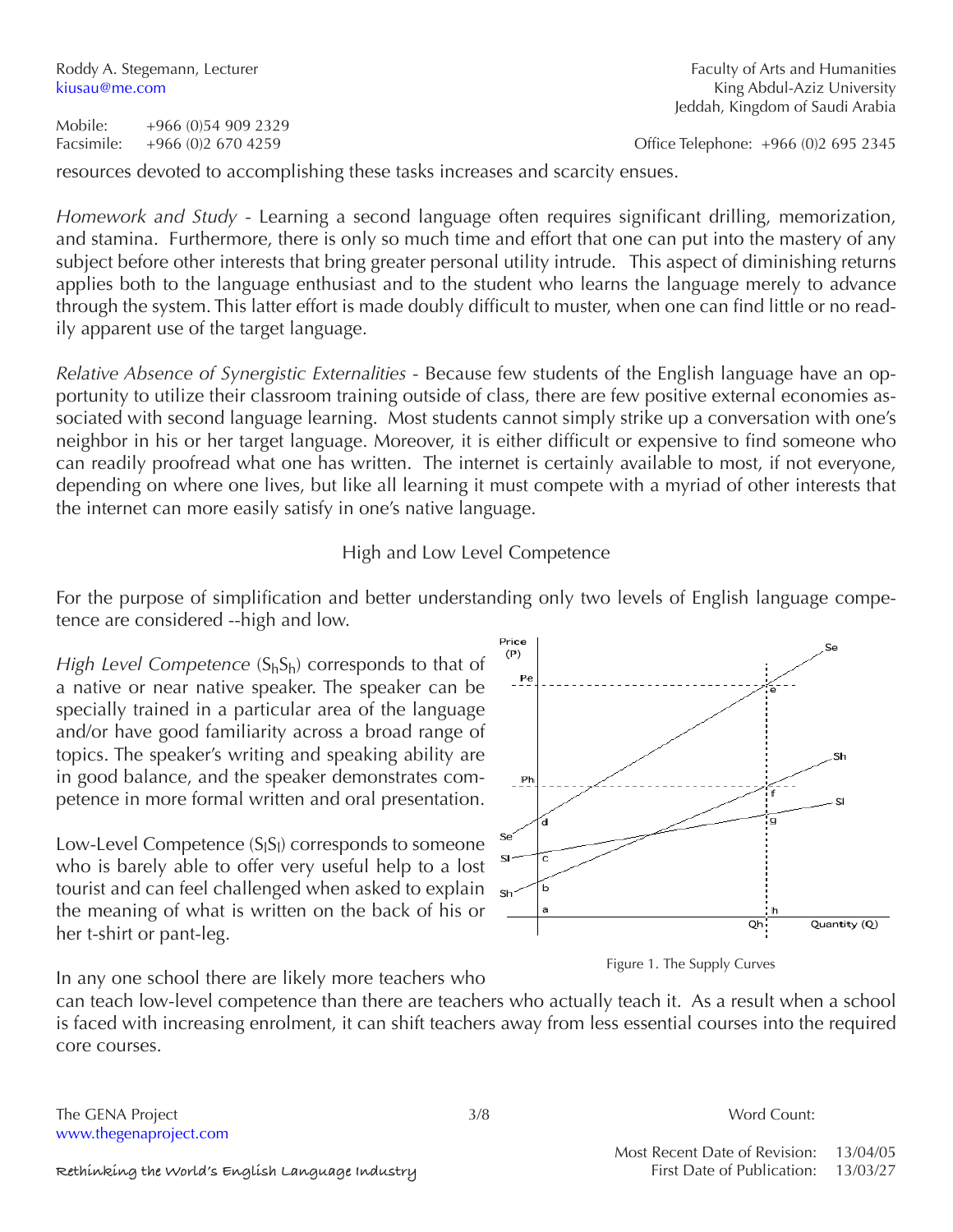Rethinking the World's English Language Industry **First Date of Publication:** 13/03/27

**the social gains and losses**

www.thegenaproject.com

The Cost of Supply

At price  $P_e$  the cost of supplying high level competence to  $Q_h$  individuals is equal to the area described by the letters *adeh*. This cost is determined by adding the cost of supplying low-level competence (the area *acgh*) plus a high-level competence premium (the area *acgh*) for all individuals who acquire high-level competence. This discrepancy results in the important market distortion described in figure 2 below.

The cost of supplying low-level competence is generally covered by taxpaying parents and their children in the form of mandatory, government-funded, second-language, public education. In contrast, the high-level competence premium is generally covered through the voluntary outlay of private individuals seeking educational opportunity above that provided in the public sector. This opportunity is typically supplied by privately owned and run language schools. Although this dichotomy is not strict, it generally reflects the state of the industry.

### **the market for language competence**

As government provides low-level language competence as a quasi-public, quasi-free good, it is both plentiful and readily available. As such, low-level competence is not a scarce good, and there is no effec-



Figure 2. The Market for Language Competence

paying parents who are subsidizing industries free-ride.

tive demand for its purchase and use. This results in only the market for high-level competence -- name- $I_y$ ,  $D_bD_b$ . Important to note is that in the absence of a market for low-level demand, the demand for high-level competence is defined only by the supply of the high-level language premium and not the total cost of the provision of high-level competence. Thus, it is  $P_h$  that clears the market for high-level language competence and not  $P_{e}$ . This latter represents the true cost of supplying high-level competence at a much lower-level of supply -- namely, Qe.

Thus, when industry cries out that there is a shortage of high-level competence, they are already enjoying much more than that for which they are actually paying. This is unfortunate, because it is the children who must participate in the mandatory universal second language programs and their tax-

Roddy A. Stegemann, Lecturer Faculty of Arts and Humanities kiusau@me.com **King Abdul-Aziz University** Jeddah, Kingdom of Saudi Arabia

Facsimile: +966 (0)2 670 4259 Office Telephone: +966 (0)2 695 2345

Most Recent Date of Revision: 13/04/05

If the market were clearing at  $P_e$  where the demand and supply of high-level competence were equal -- namely, Qe --, there would be a net social gain of *dhg* (see yellow-shaded area in figure 3). This, how-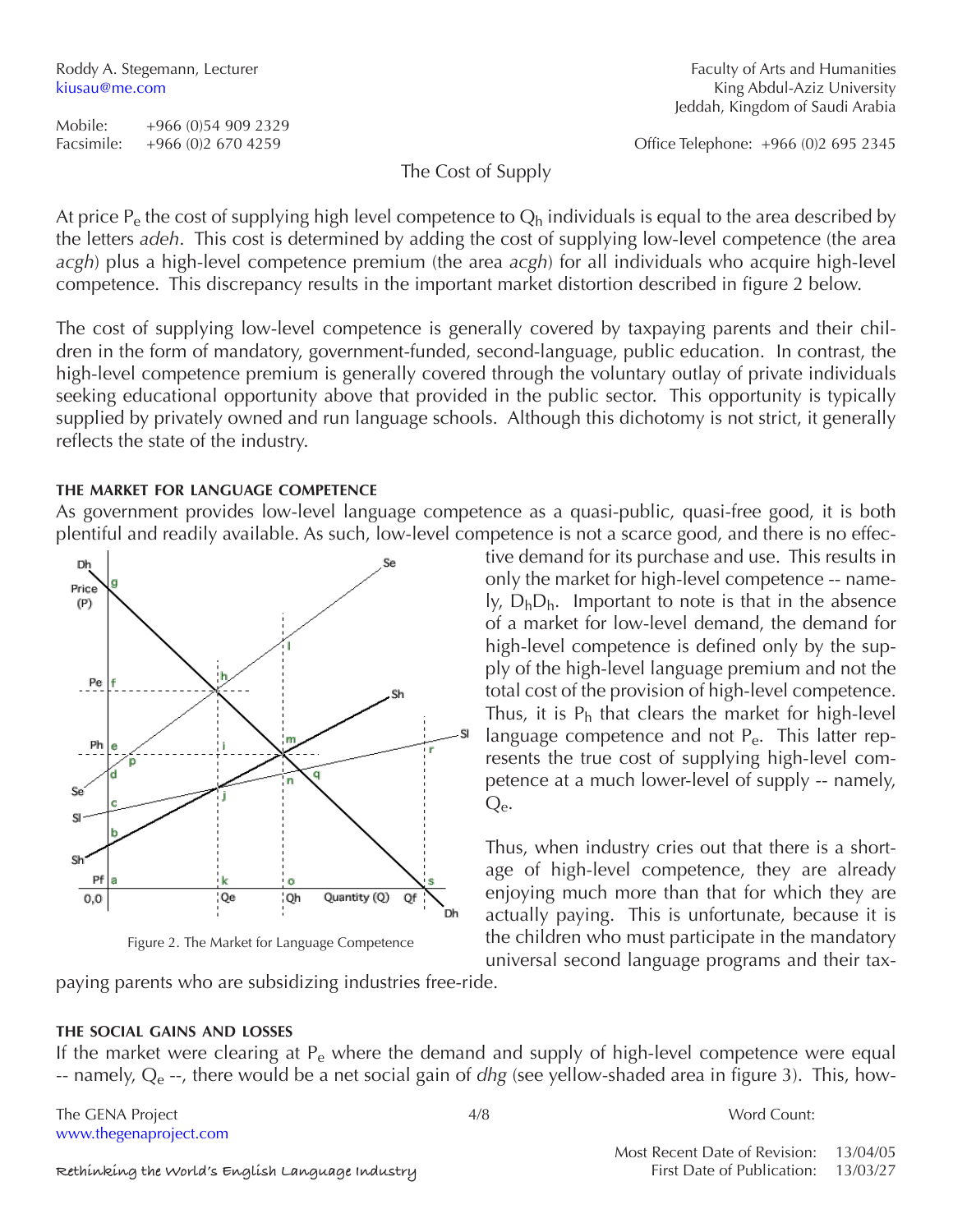

Figure 3. Net Social Gains and Losses

Consider first the green-shaded area circumscribed by the letters *bem* in Figure 4. At Ph, Qh the cost of supplying the high-level competence premium is equal medito the unshaded area *abmo*. In contrast, the market value of what is sold and purchased amounts to the area *aemo*. The profit to private industry is, of course, the difference *bem*. This latter amount is necessarily larger than that obtainable were the market for highlevel competence traded at  $P_{e}$ ,  $Q_{e}$  -- namely, the unshaded area *dfh*.

This is not the only way in which private industry benefits at the public's expense, however. This is because  $\sqrt{s}$ many of the resources supplied to government for the  $\mathbf{s}$ provision of low-level competence are purchased in the private sector.

### **social and market waste reduction**

The obvious way for governments to eliminate the social waste produced by their mandatory universal sec-

The GENA Project and the state of the SENA Project and the SENA Project and the SENA Project and the SENA Project www.thegenaproject.com

Roddy A. Stegemann, Lecturer Faculty of Arts and Humanities kiusau@me.com **King Abdul-Aziz University** Jeddah, Kingdom of Saudi Arabia

ever, is not the case, for the market is clearing at  $P_{h}$ ,  $Q<sub>h</sub>$  where the demand for high level competence is equal only to the supply of the high-level competence premium. In effect, the cost of low-level competence that must be acquired before high-level competence can be achieved is ignored. As a result, there is a clear net social loss of *hlm* (a portion of the total red-shaded area). Unfortunately, the story does not end here. Not only are the social benefits indicated by the brown areas *hkmo* and *mos* questionable, but there is another area of clear social loss -- namely, the red-shaded area indicated by *qrs*.

### **private sector profit**

As government policy and regulation are just as likely to benefit private industry, as they are to protect the general public from its abuses, a careful examination of the profit that accrues to the private sector in both the absence and presence of a mandatory universal second language requirement is in order.



Figure 4. Current Market

Most Recent Date of Revision: 13/04/05

Rethinking the World's English Language Industry **First Date of Publication:** 13/03/27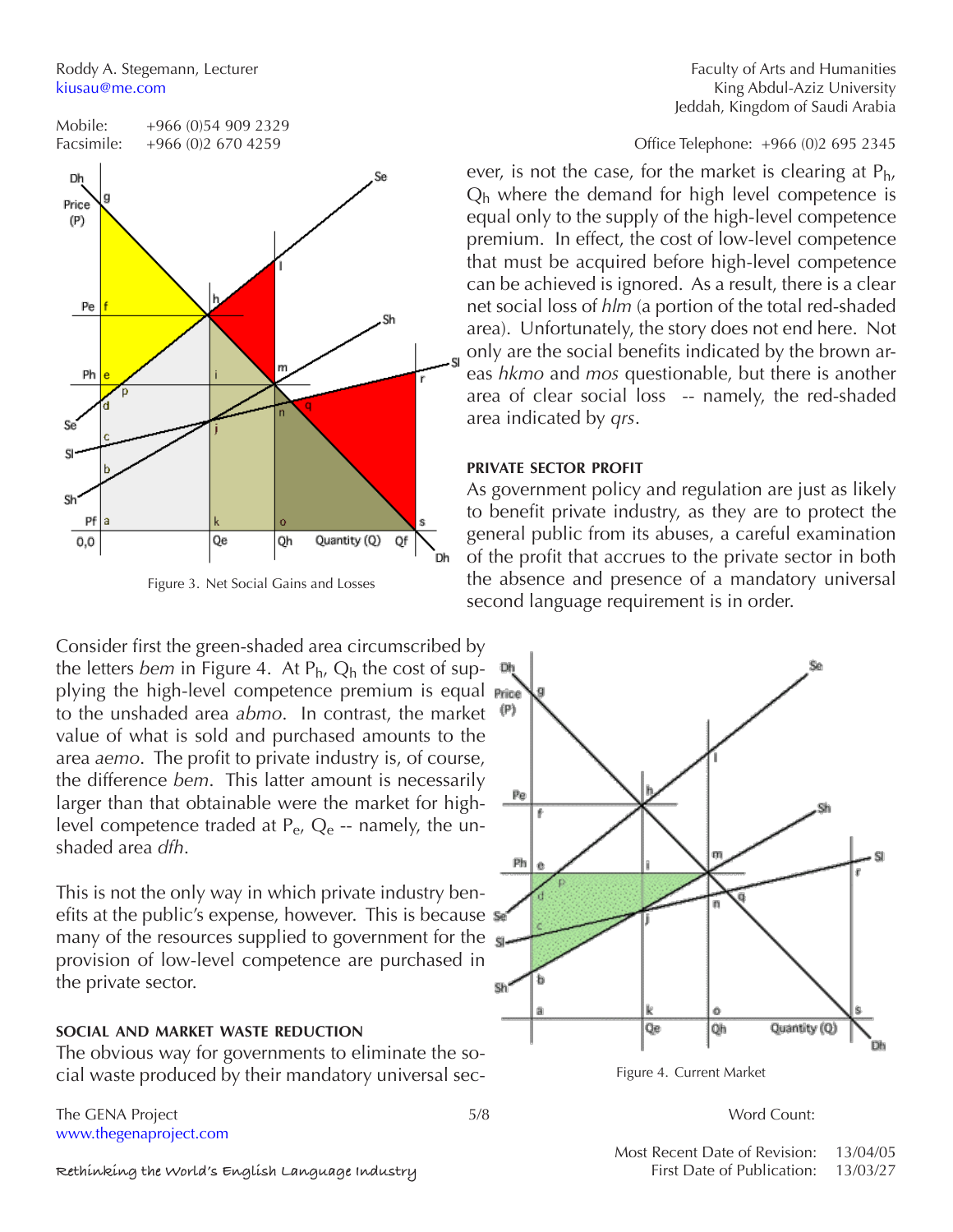Roddy A. Stegemann, Lecturer kiusau@me.com

Mobile: +966 (0)54 909 2329

ond language programs is to eliminate the programs.

As the demand for high-level competence is knowable and the cost of its supply measurable, there is no reason why governments cannot use a more targeted approach toward the satisfaction of their nation's second and tertiary language needs. There are three available approaches that governments can take in this regard: one, the provision of the full range of language skills for a limited number of students; two, the provision of only low-level competence for a limited number of students; or three, zero provision thus relegating the entire problem of second- and third-language education to the private sector. These three alternatives are summarized in figure 5 by the areas *abjk* (unshaded), *bdhj* (blue shaded), and *dfh* (yellow-shaded).

In the first instance the public outlay would consist of

the combined areas *abjk* (unshaded) and *bdhj* (blue-Figure 5. Adjusted Market With and Without Government Subsidyshaded). All profit (area *dfh*) from this provision would

be passed on to those who successfully acquire high-level competence. In the second, instance, the taxpayer would cover the cost of low-level competence, and private industry would cover the cost of the high-competence premium. The profits would then be shared between private industry and those students who successfully attain high-level competence. As the third instance is unlikely ever to occur, there is little need to spend additional time with it here.

Important is that the private sector could easily compensate for whatever shortfall might occur due to poor government forecasting. Thus, in an effort to minimize social and economic waste the government should always err on the side of *underprovision*.

### **private-public sector trade-off**

Though providing an optimal level of language competence may be straightforward from a theoretical perspective, its political implementation is far more difficult. This is because the private and public sector stakeholders are various, numerous, and/or large.

In order to simply the problem it is useful to distinguish between two kinds of private sector providers: those who supply the public sector with the materials, equipment, and personnel required for the provision of low-level competence, and those who contribute more directly to the provision of high-level competence in the private sector through the actual training of students and the direct provision of language services. Figure 6 applies directly to these latter providers. At  $P_e$ ,  $Q_e$  industry revenue is obtained by multiplying  $P_e$ and  $Q<sub>e</sub>$  together; it is depicted by the sum of the large light-brown rectangle and the smaller dark-green

The GENA Project and the set of the GENA Project and the set of the GENA Project and the Second Count: www.thegenaproject.com

| Faculty of Arts and Humanities  |
|---------------------------------|
| King Abdul-Aziz University      |
| Jeddah, Kingdom of Saudi Arabia |

Facsimile: +966 (0)2 670 4259 Office Telephone: +966 (0)2 695 2345

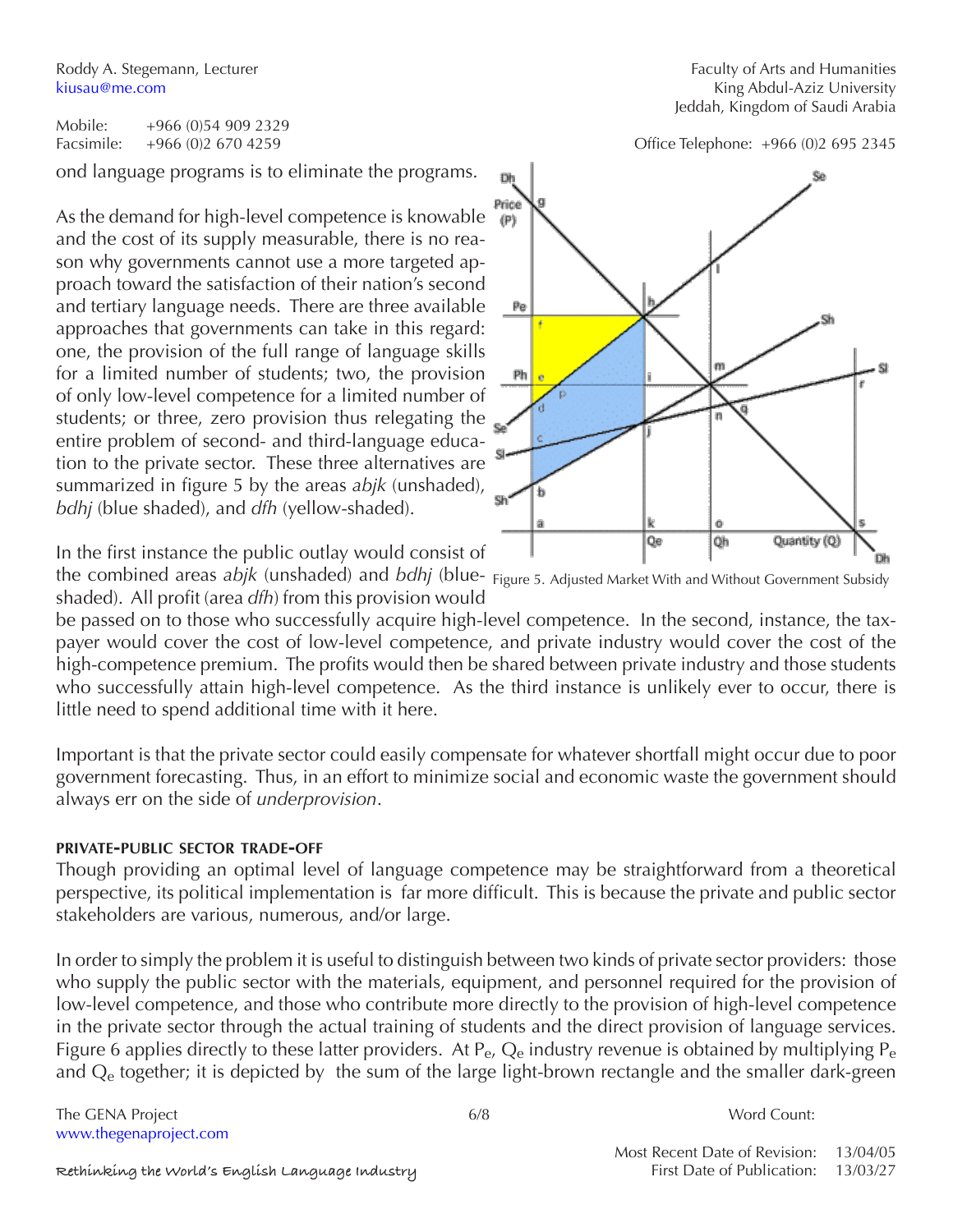Roddy A. Stegemann, Lecturer Faculty of Arts and Humanities

Mobile: +966 (0)54 909 2329

rectangle. At  $P_h$ ,  $Q_h$  industry revenue is obtained by multiplying Ph and Qh together; it is depicted by the  $_{\text{Price}}$ sum of the large light-brown rectangle and the smaller  $\frac{1}{p}$ dark-brown rectangle. From this depiction it should be clear that the elasticity of the demand for high-level language competence would play a crucial role in the amount of wealth transferred to or away from the private sector. Indeed, without proper knowledge of the market's demand for this provision the effect of eliminating the mandatory universal language requirement on these suppliers is unclear.

In direct contrast, there would be a clear loss to the suppliers of materials, equipment and personnel to the





# Conclusion

Governments around the world have been embarked on a journey of severe social and market waste for many decades now. The most obvious market losers in this struggle for market dominance has been the taxpayers. The more numerous, but often overlooked losers, in this struggle are the second language learners whose opportunity cost of second- and tertiary-language acquisition often appears to go ignored.

The GENA Project and the state of the SENA Project and the SENA Project and the SENA Project and the SENA Project and the SENA Project and the SENA Project and the SENA Project and the SENA Project and the SENA Project and www.thegenaproject.com

kiusau@me.com **King Abdul-Aziz University** Jeddah, Kingdom of Saudi Arabia

Facsimile: +966 (0)2 670 4259 Office Telephone: +966 (0)2 695 2345



Figure 7. Cost to Government, Industry, and the General Public

public sector. This loss is depicted in Figure 7 by an estimable portion of the dark-green area *jkrs*. The loss of business to this portion of the private sector could be compensated in part, if the public sector were to provide both low-level and high-level competence in the provision of  $Q_{e}$ .

In effect, there is a clear trade-off with which private sector stakeholders would have to deal were the government to eliminate the mandatory universal second language requirement -- a trade-off that would surely result in a highly politicized battle for control of the industry.